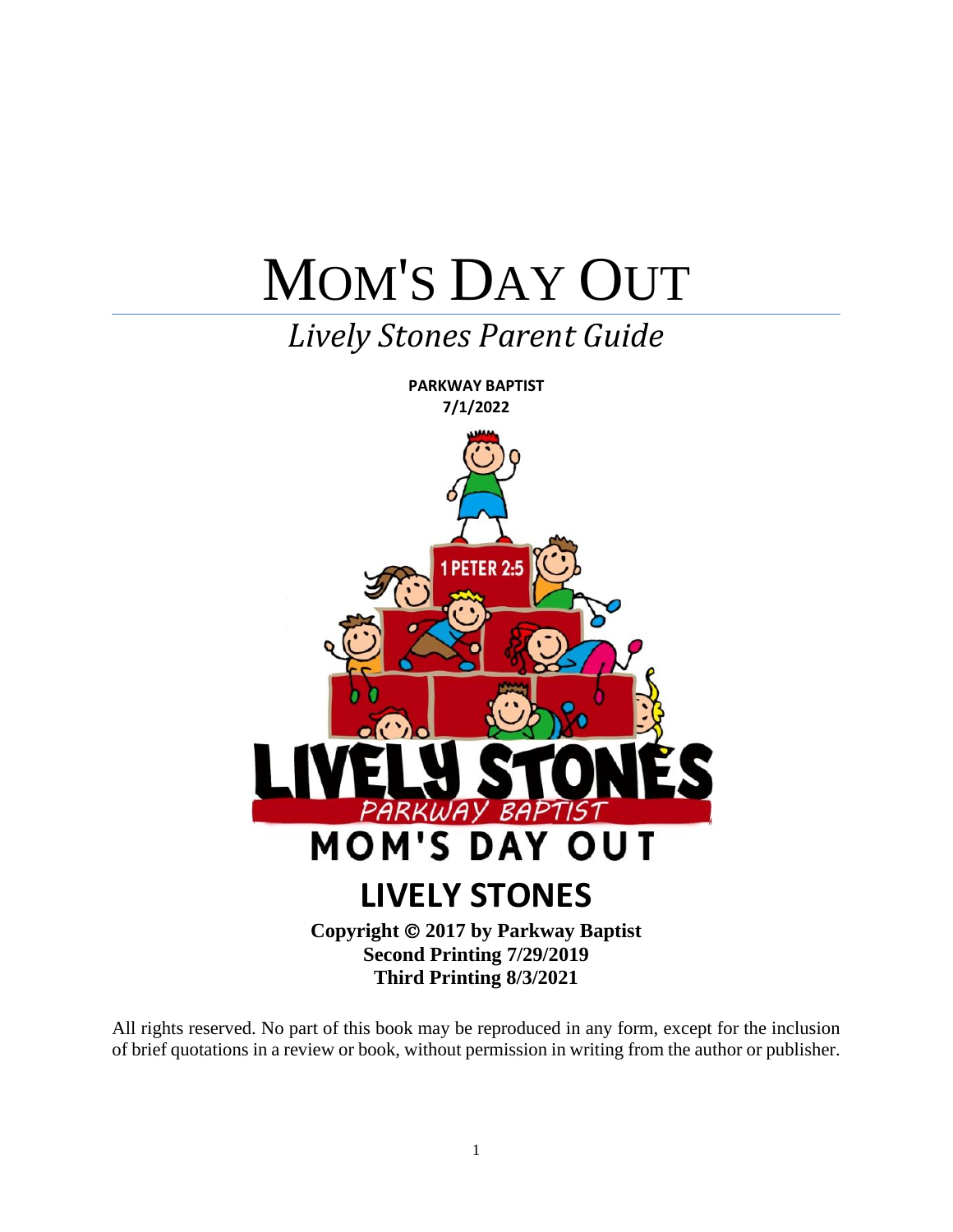*Parkway Baptist 65 Stuart Drive Fort Oglethorpe, Georgia 30742 (706) 866-0325*



*This manual will provide the information concerning the Lively Stones, Mom's Day Out Ministry at Parkway Baptist in Fort Oglethorpe, GA. It is our privilege to partner with parents in educating, equipping, and encouraging their children.*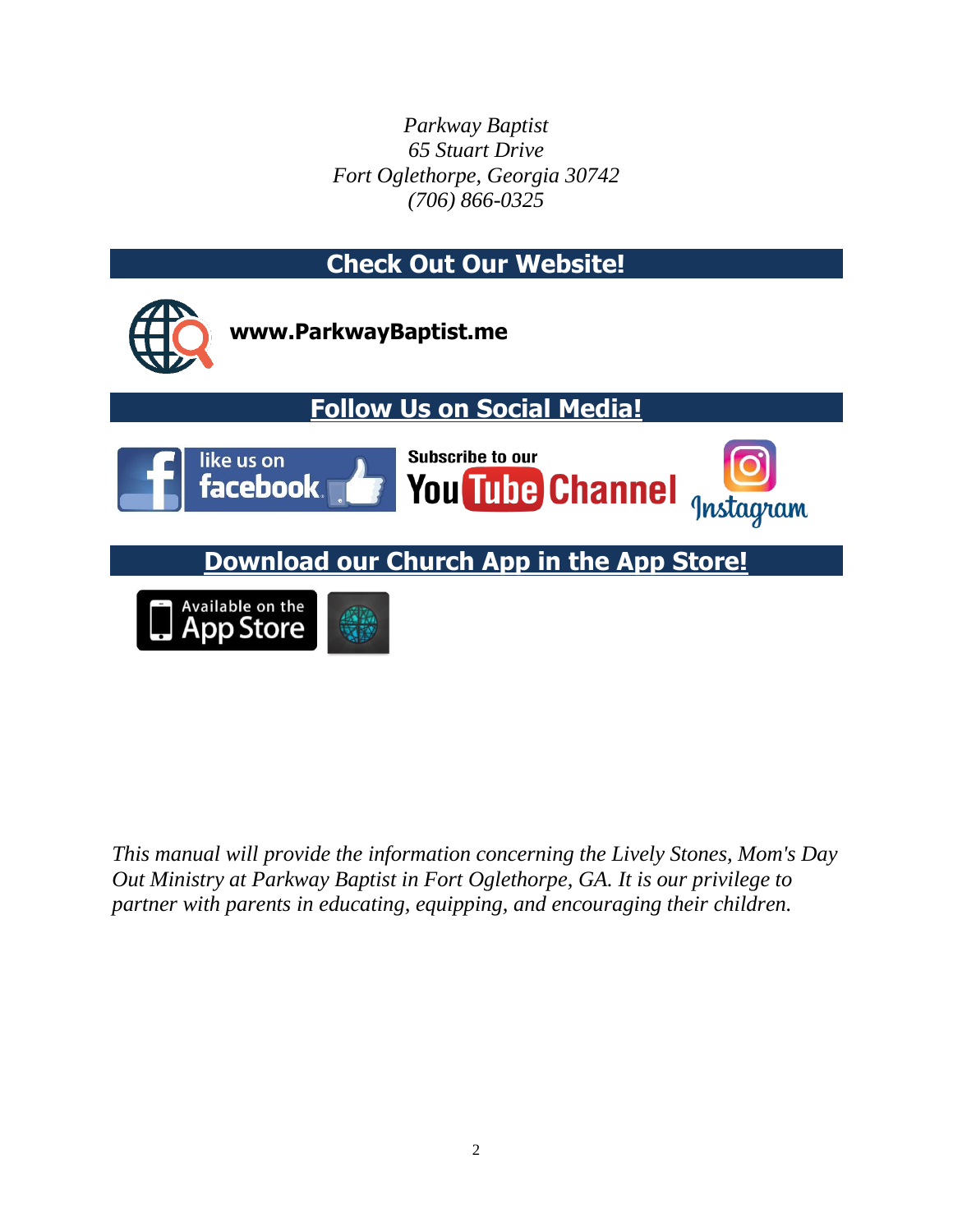### Contents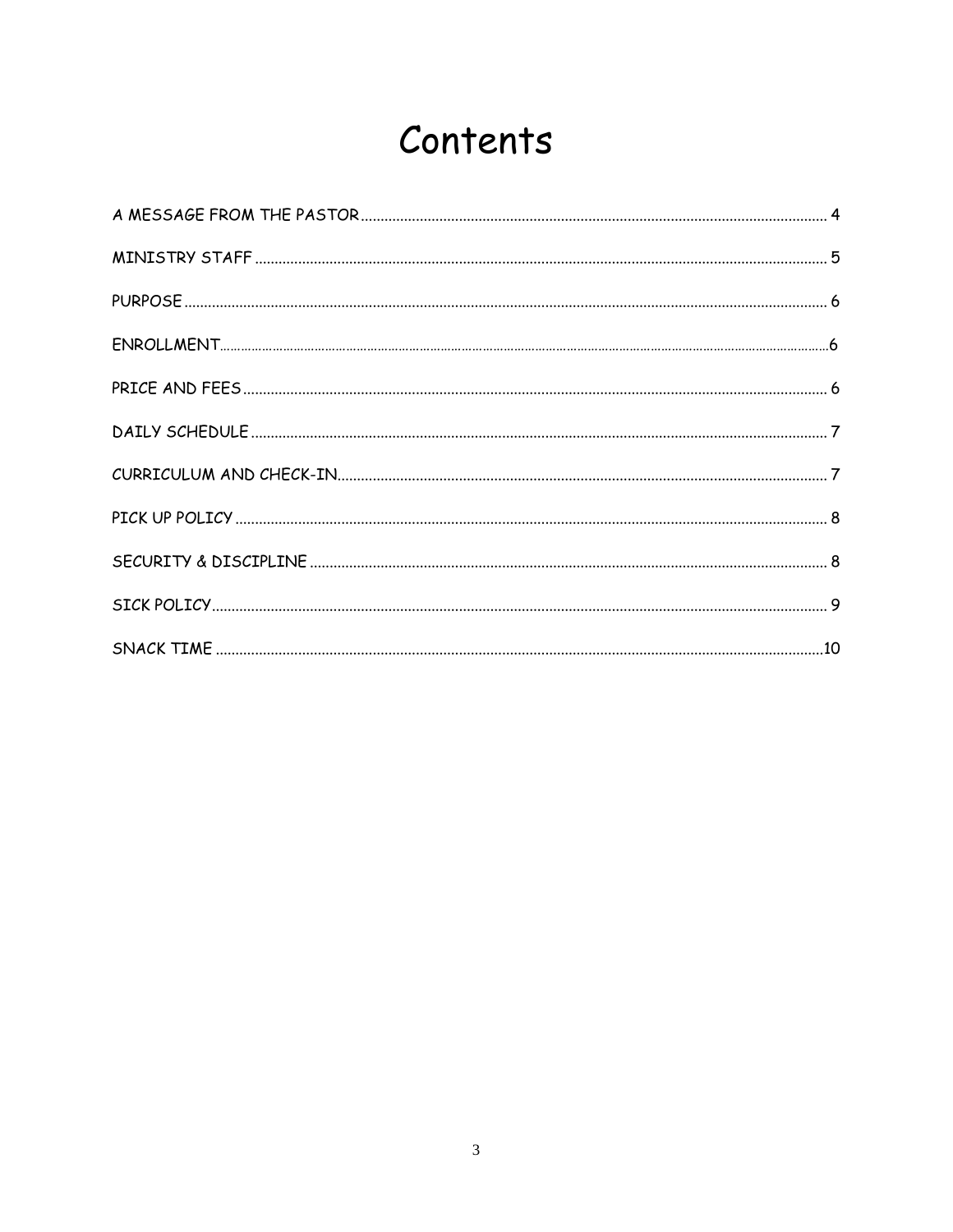### **Message from the Pastor**

As the Pastor of Parkway Baptist, I want to thank each parent for entrusting your child(ren) with us. Our Lively Stones Staff has worked diligently to make this ministry exciting and educating for your child(ren). We pray that your child(ren) will have an enjoyable time as we teach and celebrate new discoveries with them.

Our staff understands that when parents search to find the right programs for their children it is like trying to solve the Rubik's Cube, frustrating and challenging. We take your decision to trust us with the development of your child(ren) seriously.

I would like to take this moment to give you a great BIG welcome to our Parkway family, and I pray that your time spent with us will be rewarding.

Missional Until He Comes,

Sain L. Sampson

Dr. David L. Sampson Senior Pastor Titus 1:3



**Dr. David L. Sampson** | Senior Pastor [Pastor@ParkwayBaptist.me](mailto:Pastor@ParkwayBaptist.me)

**PARKWAY BAPTIST** Office: 706.866.0325 | Fax: 706.861.9208 65 Stuart Road Fort Oglethorpe, GA 30742 [www.ParkwayBaptist.me](http://www.parkwaybaptist.me/)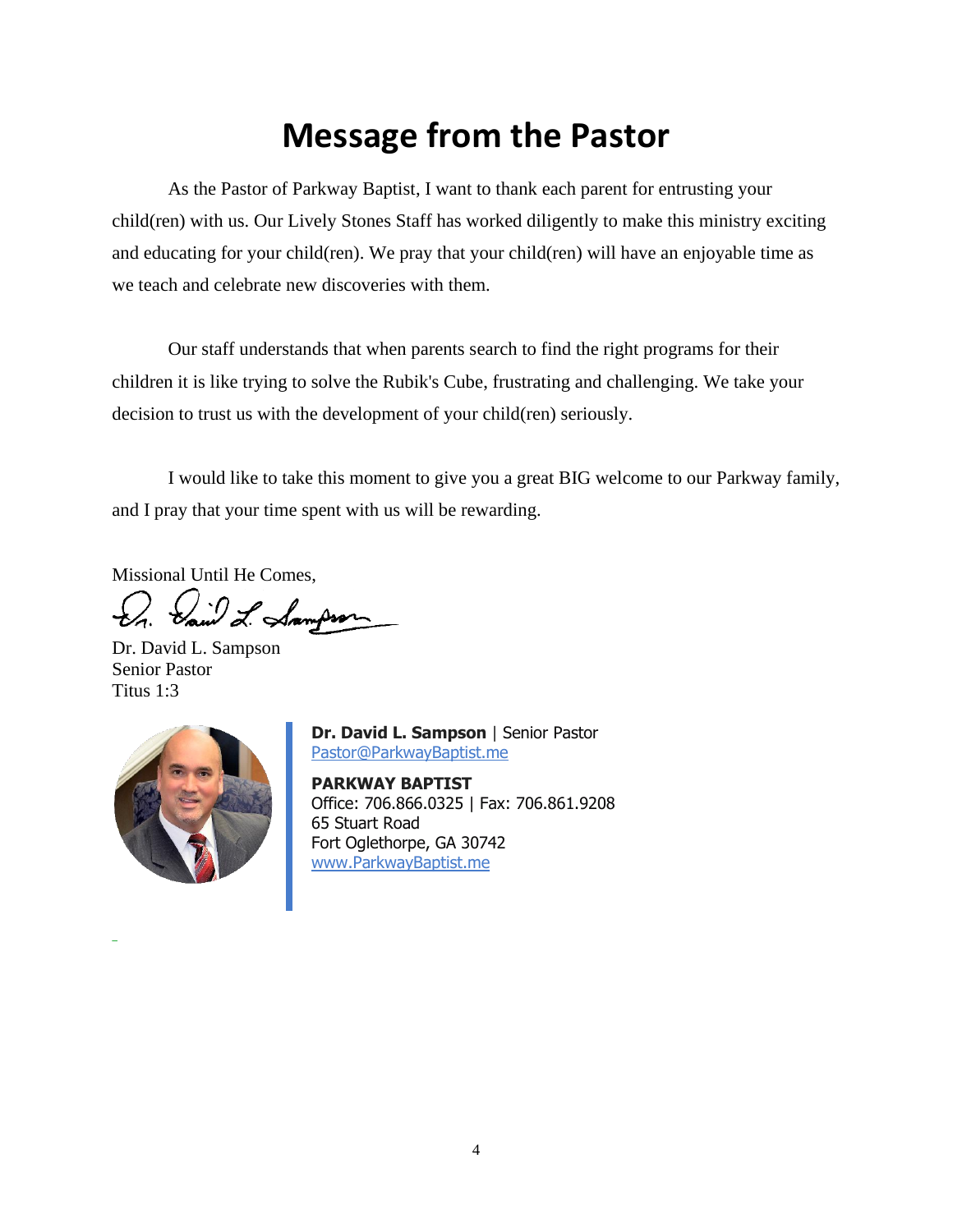### **Ministry Staff**

*Senior Pastor: Dr. David Sampson Pastor@ParkwayBaptist.me Church Secretary: Melissa Sampson Melissa@ParkwayBaptist.me Lively Stones Director: Robin Flanagan Robin@ParkwayBaptist.me Youth Pastor: Justin Williamson Justin@ParkwayBaptist.me Children's Pastor: Lance Cravatt* Lance@ParkwayBaptist.me *AWANA Pastor: Todd Barnes* Todd@ParkwayBaptist.me *Nursery Ministry: Emily Wysong Emily@ParkwayBaptist.me Missions Administrator: Joey Edwards* Joey@ParkwayBaptist.me *Deacon Ministry: Chairman, Michael Lea* Michael@ParkwayBaptist.me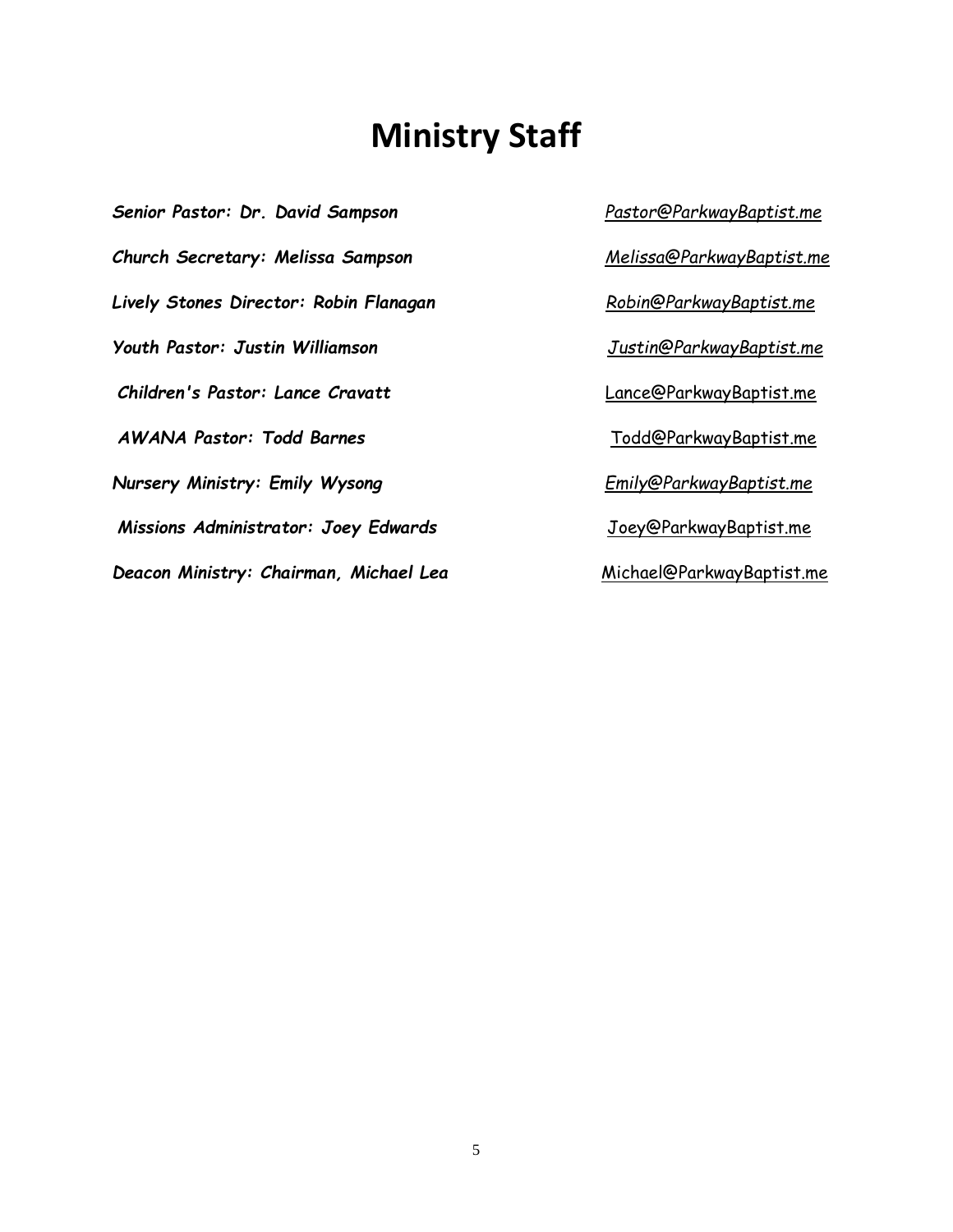#### 1 Peter 2:5

#### *Ye also, as lively stones, are built up a spiritual house, an holy priesthood, to offer up spiritual sacrifices, acceptable to God by Jesus Christ.*

#### **Purpose**

The purpose of having a ministry, such as Lively Stones, is to provide an additional arm of outreach from Parkway Baptist to our community. We believe in an active, hands-on approach to learning with children. Your child can plan on a lot of activity in singing, learning, and laughter in every experience. *Lively Stones Mom's Day Out* offers a flexible program that will help your child develop basic social skills. Our staff will assist your child in learning how to participate in a group, share with others, learn new games and songs, and most importantly, learn how God loves them. We look forward to helping your child learn and make new friends at *Lively Stones.* 

#### **Enrollment**

We provide classes for Two, Three, Four, and Five-year-old children. Classroom placements are based on the child's age as of **September 1st .** No exceptions.

#### **Price and Fees**

The first day will begin **August 9th**. Thereafter, we will go by the Catoosa County School calendar. We will operate the ministry 4 days a week—*Monday, Tuesday, Wednesday, and Thursday from 9:00 am—1:00 pm*.

- **Age 2-5.......4 days a week (Monday – Thursday)...............\$275 per month**
- **Age 2-5.......3 days a week (Tuesday-Thursday)..................\$220 per month**
- **Age 2-5.......2 day a week (Tues., Wed., or Thurs.) .............\$175 per month**
	- Children who attend two days a week, may pick days Tuesday or Wednesday, and Thursday. Most special events are on Thursdays, along with Chapel. The two day a week program must have Thursday as one of the days. This eliminates any student missing special events.
	- **Early Care**: We will also offer early care, which begins at 8:00 am and costs **\$4** per day or **\$30** a month.

#### **Multi-Child Discounts:**

A \$30 discount on the second child registered.

A \$30 discount on the third child registered.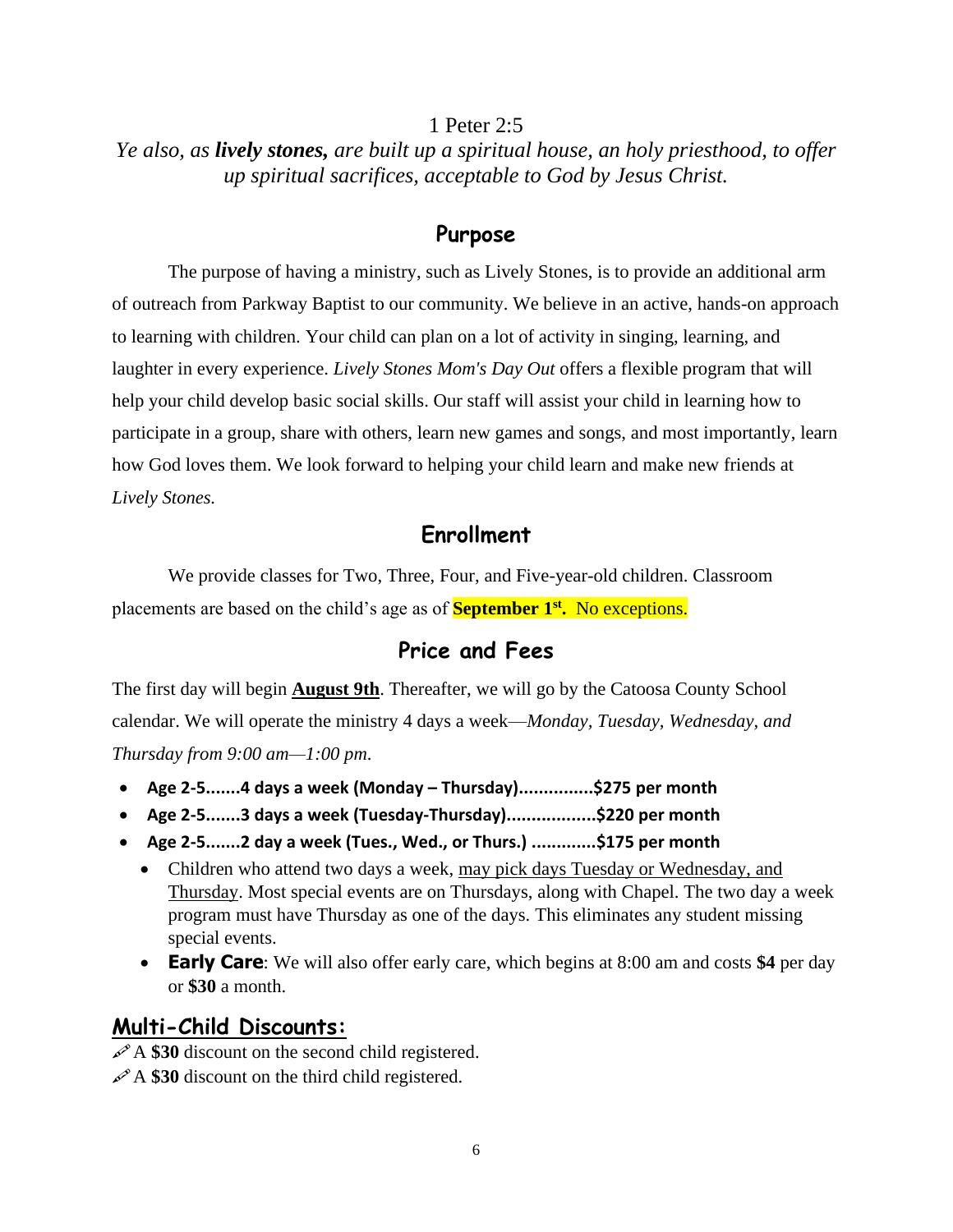**Please Note:** 5-year-olds will be accepted only if they are 5-yrs-old after Catoosa County School cutoff date or are homeschooled.

#### **All Registration Fees are Non-Refundable:**

- Registration fee...................................**\$50**
- Tuition is due on the 1st of each month. Any payment made after the 10th of each month, will incur a **\$25** late fee.
- Thursday, we offer pizza lunch at the cost of **\$3** per child.
- Field Trips will most likely be scheduled on Thursday. This is still considered a paid school day. **We cannot change days or give days in leu of a field trip**.
- We cannot change days anytime during the year. We staff accordingly. In the event of an emergency, we will try to accommodate. We must stay within proper ratio guidelines. If we can accommodate an extra day, the fee will be **\$25.**

#### **Late Pick-Up Policy and Fees:**

In the event we are not notified of an emergency, any child picked up after 1:00 P.M., a fee of \$5.00 will be charged to your account, per child for the first 10 minutes. After 10 minutes, an additional fee of \$1 every minute will be charged in addition to your account. After 15 minutes, we will begin to call the authorized escorts from the parents list. If, however, no one responds to our calls, and the child has not been picked up by 1:30 P.M., we will notify the Fort Oglethorpe Police Department and register a report.

#### **Daily Schedule**

We will teach basic phonics and numbers, and more importantly; we will teach them the Scriptures. We will offer crafts, playtime, snacks, and music during their time with us. **However, each child will need to bring their own sack lunch.** Each Thursday morning, we will have Chapel, and one of our staff or staff pastors will bring the lesson.

#### **Curriculum and Check-in**

*The Curriculum* that we use is Bible based and is designed to prepare children in developing social interaction, emotional responses, and basic motor skills. Recognition of letters, numbers, days during the week, and months of the year, are all parts of the fun of learning. Additional learning skills will deal with sorting, grouping, following directions, and communication skills.

*Use of Videos:* A recent study from the Education Development Center and the U.S. Congress-supported Ready To Learn (RTL) Initiative found that a curriculum that involved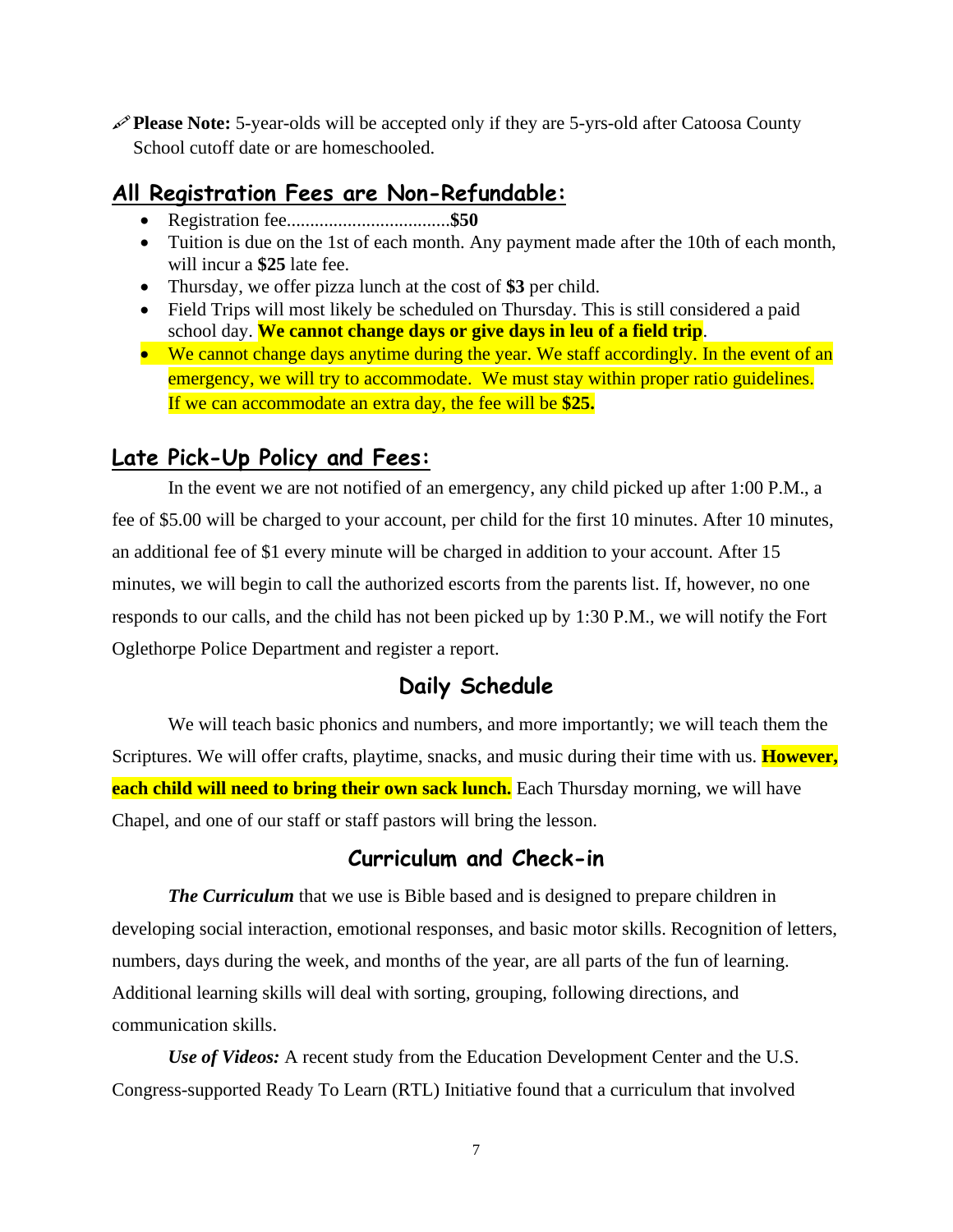digital media could improve early literacy skills when coupled with strong parental and teacher involvement. Interestingly, the study focused on young children, and 4-5-year-olds who participated showed increases in letter recognition, sounds association with letters, and understanding basic concepts about stories and print.<sup>1</sup> From time to time we will use videos to enhance learning through visual means along with teaching songs to the class.

*Our Check-In System* makes our check-in process very easy for parents, and it allows our parents the peace of mind that their kids are protected and secure. The system allows the parents to provide our staff with all the needed information so that we can provide their child with the best experience possible.

#### **Pick Up Policy**

1. Anytime a new person, or someone that the staff is not familiar with, is sent to pick up a child, he/she will be asked to show I.D. and they must be on the Parental Pick-Up sheet that the parent has authorized.

2. We ask that emergency contacts and the persons authorized to pick up your child who are listed on your application, be updated regularly. Please make sure that the people listed are able to pick up your child in an emergency.

3. Under **NO** circumstances will your child be released to anyone **NOT** on your list.

#### **Security**

*Safety procedures*—*We are Child CPR Certified.* We have established emergency operations to include— circumstances due to fire and evacuation procedures due to natural disasters or unforeseen circumstances. These procedures will be rehearsed throughout the year to ensure safety, and parents will be notified of all procedures during the orientation meeting.

*Background checks* for all volunteers and employees in contact with children are extremely important both for child safety and protection of Parkway Baptist. All of our volunteers and staff have completed the background check process and passed all requirements.

*Doors will be locked during operating hours.* Anyone needing to enter the building during this time will need to ring the doorbell. A staff member will need to identify you before letting you in. This is for the safety of all our children and workers in the program.

<sup>1</sup> ABC News Report: http://abcnews.go.com/blogs/technology/2011/12/the-benefits-of-videogames/ (accessed July 2013).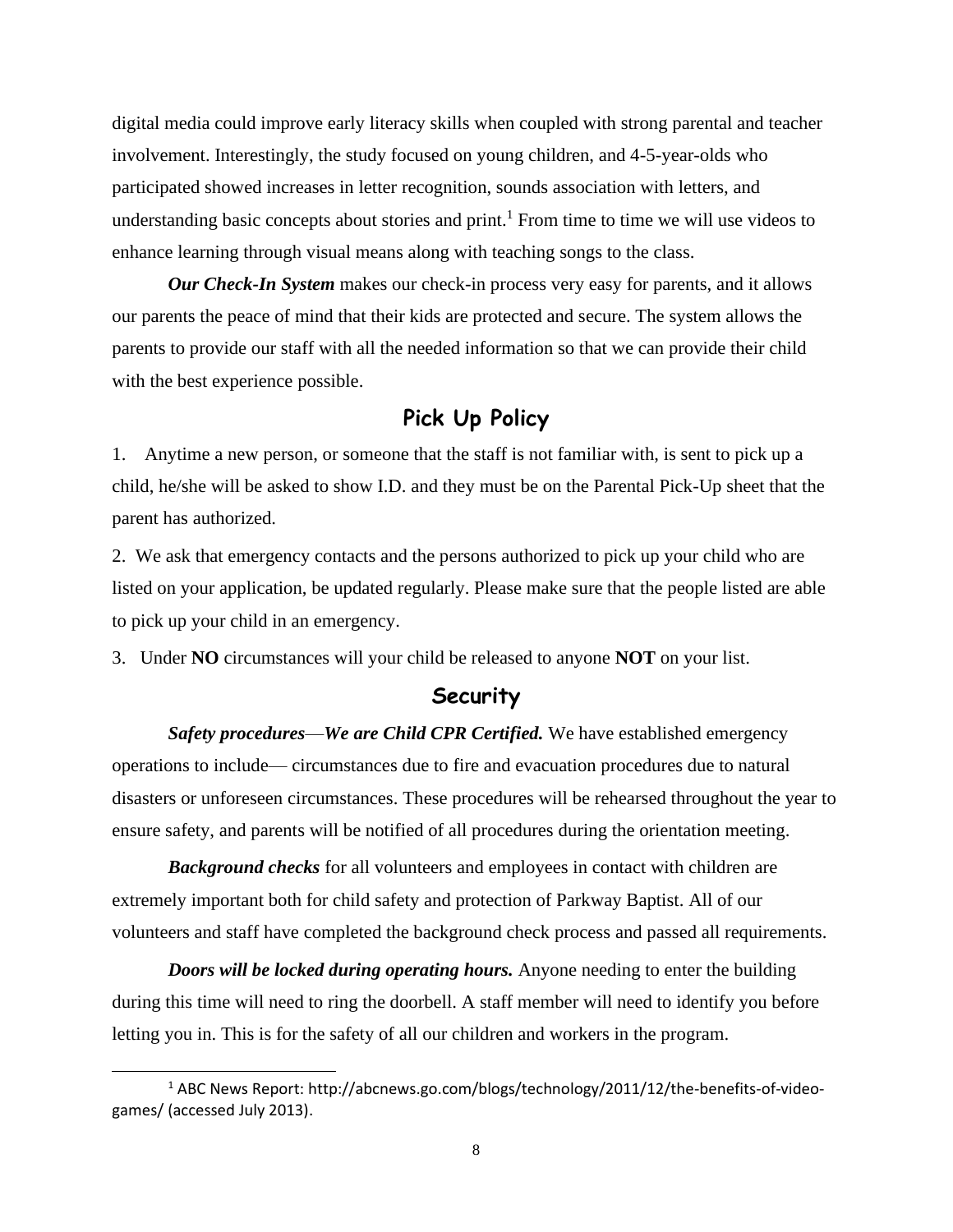#### **Discipline**

Appropriate behavior will be praised. However, despite our attempts to encourage positive behaviors, children will still misbehave at times. When this occurs, we will treat this situation as an opportunity for teaching rather than punishment. When necessary, our method of discipline will be to warn the child that a "timeout" will result from misbehavior. The duration of the timeout corresponds with the child's age. For example: *(If the child is 2-yrs-old, their timeout can only last up to two minutes.)* Most likely your child will only stay a few seconds in timeout. However, please know that we will never go beyond their age with a timeout. No physical contact will be used as a form of discipline. Biting cannot be tolerated. When necessary, the parent will be called to remove the child from the program for the rest of the day. If problems continue, parents may be asked to attend a meeting with a MDO representative and the Pastor.

#### **Sick Policy**

1. If your child has any of the following symptoms and/or illnesses listed below, we require that you keep your child at home:

*Fever (it is considered a fever if a temperature is over 100° unless accompanied by other symptoms.)*

| <b>Questionable Rashes</b> | <b>Green Runny Nose</b>   | <b>Diarrhea</b>                  |
|----------------------------|---------------------------|----------------------------------|
| <b>Vomiting Impetigo</b>   | <b>Chicken Pox</b>        | <b>Measles</b>                   |
| <b>Mumps</b>               | <b>Head Lice</b>          | <b>Scarlet Fever</b>             |
| <b>Strep Throat</b>        | <b>Flu</b>                | <i>Conjunctivitis (Pink Eye)</i> |
|                            | Any Communicable Disease. |                                  |

2. If your child is being treated with antibiotics, he/she should be on the medication for at least 24-hours before returning the Lively Stones program. Your child should be fever free for 24 hours. In the case of a viral infection, children should be free of vomiting or diarrhea for at least 24 hours.

3. If your child has a continually clear runny nose or rash due to a non-contagious illness or allergy, please let us know. We realize that some symptoms hang on long after the child is no longer contagious. Remember that our goal is for all of our children to remain healthy and happy!

4**. No** medications will be administered at school under any circumstances. *(The only exception to this policy is in the case of serious childhood allergies.)*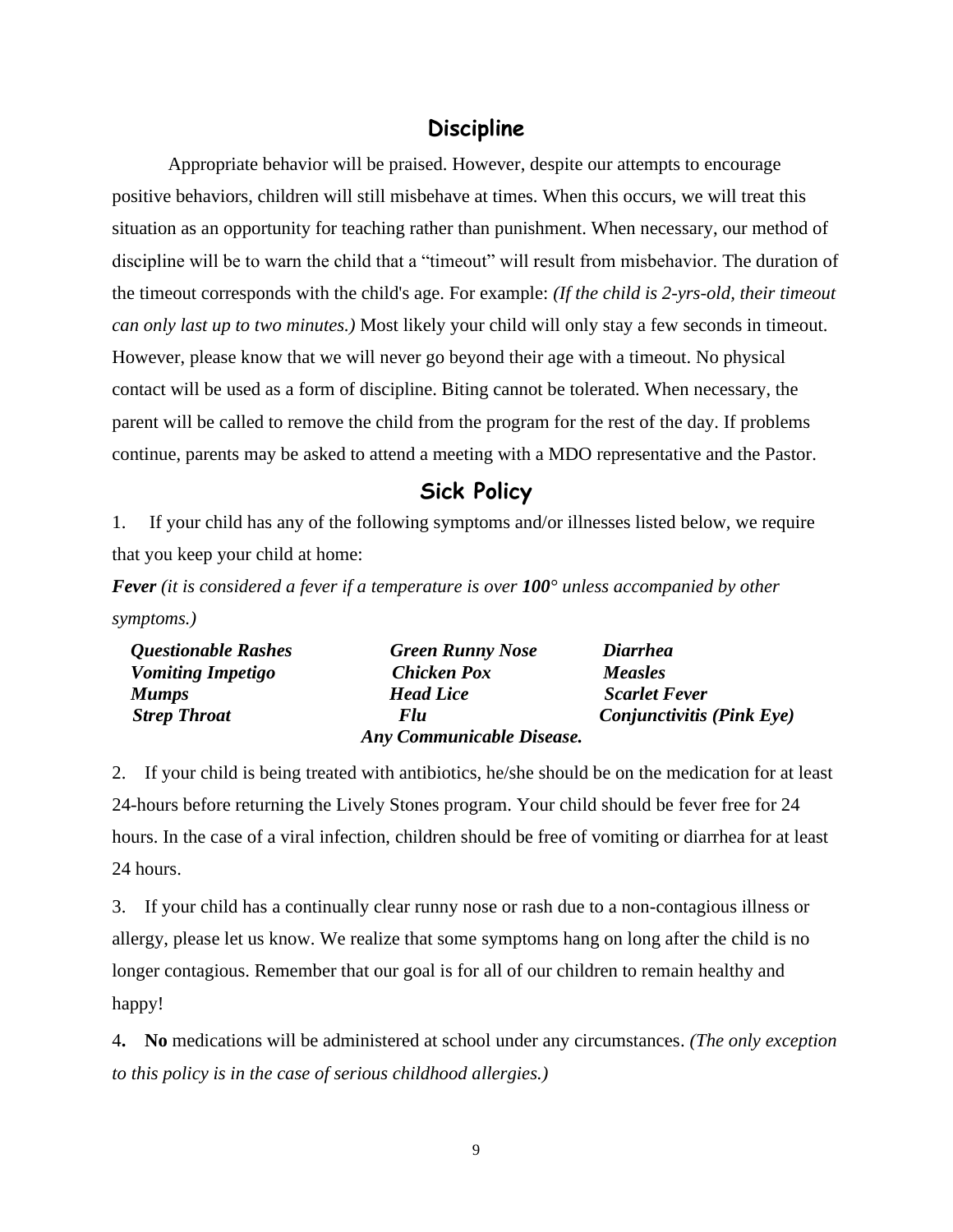| <b>MOUTH</b>   | itching & swelling of the lips, tongue, or mouth.                                 |
|----------------|-----------------------------------------------------------------------------------|
| <b>THROAT</b>  | itching and/or a sense of tightness in the throat, hoarseness, and hacking cough. |
| <b>SKIN</b>    | hives, itchy rash, and/or swelling about the face or extremities.                 |
| <b>STOMACH</b> | nausea, abdominal cramps, vomiting, and/or diarrhea.                              |
| <b>LUNG</b>    | shortness of breath, repetitive coughing, and/or wheezing                         |
| <b>HEART</b>   | "irregular" pulse, "passing-out"                                                  |

#### **The Staff is trained to watch for the following allergic reactions:**

5. If a child contracts a childhood disease following a class session, parents are asked to inform the Lively Stones Director so that they may inform the other parents to take preventive care. If a child appears ill during the time he/she is in class, they will be isolated, and the parents contacted.

*Disposable Gloves—*All teachers will wear disposable gloves when tending to the physical needs of children (such as diapering, wiping noses and drools, or tending to a bump or scrape that has broken the skin).

#### **Snack Time**

If your child is allergic to certain foods, you must fill out an *Allergy Prevention Form* listing all food items your child(ren) are allergic to.

#### **Snack we will not serve:**

- $\mathscr{P}$  Peanuts/nuts
- $\mathscr{P}$  Foods high in sugar content
- Grapes, *unless cut in half*
- $\mathscr{P}$  Hot dogs
- Citrus Food *(pulpy and with seed)*
- $\mathscr{R}$  Raw carrots
- $\mathcal{R}^{\infty}$  Raw celery
- Seeds
- $\mathscr{P}$  High sugar powdered drinks
- Peanut butter

We believe that nutritious snacks are essential for young children's optimal growth and development. The energy provided by healthy foods ensures that children will be ready to fully participate in the day's learning opportunities. During snack time, we will be teaching the children that God expects us to take care of our bodies. We will help the class to learn to make nutritious choices and develop healthy eating patterns.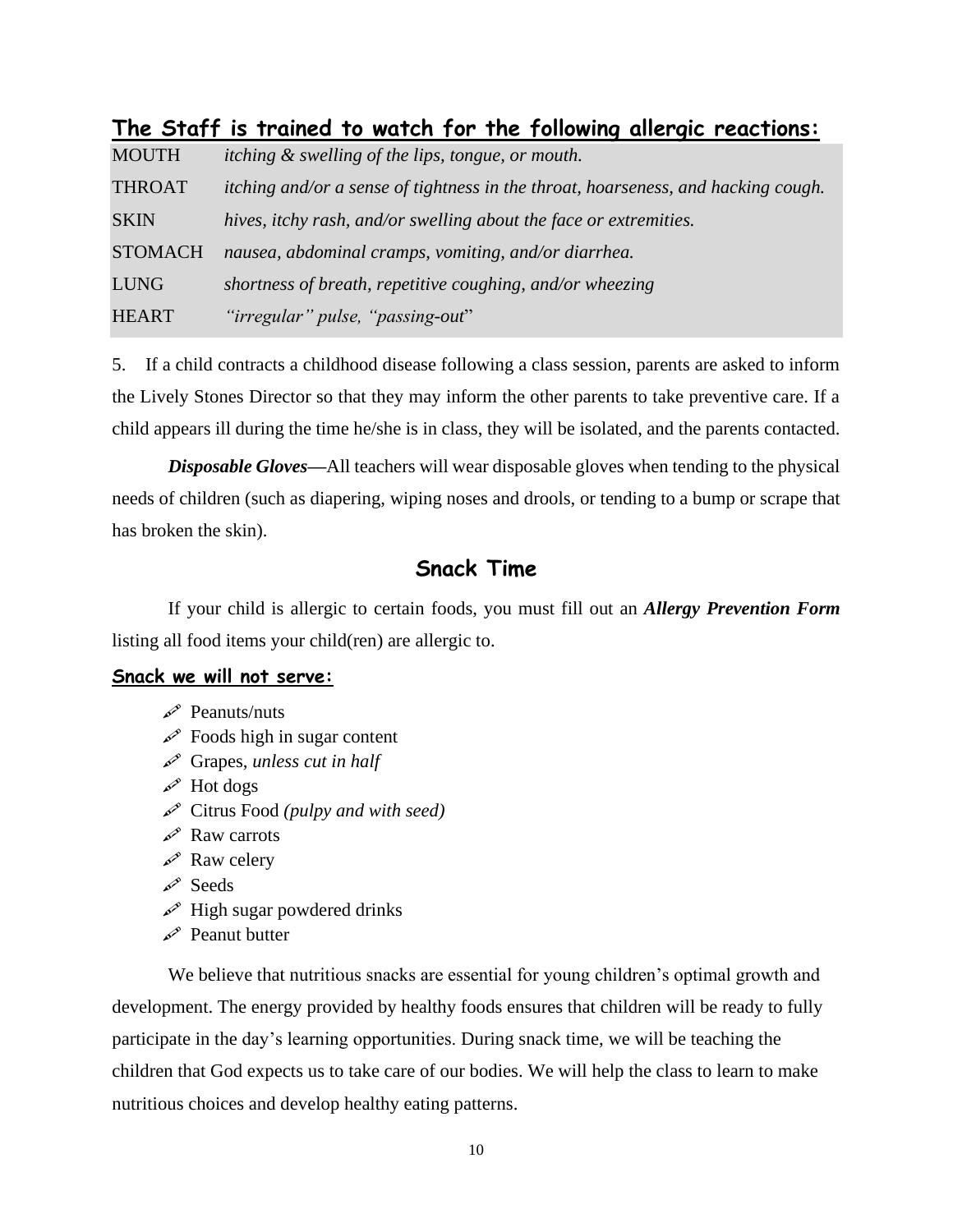We will be diligent in maintaining a healthy, safe environment for food preparation and eating areas. Staff and children's handwashing require consistent attention. Proper washing and sanitizing procedures will be followed for cleaning tables used for eating, snack preparation surfaces, and snack equipment before and after use. The recommended procedure for cleaning eating surfaces involves washing tables with a soapy solution, then sanitizing with a bleachwater solution. Tables should be dried with disposable paper towels. Staff will always wash their hands after wiping tables and before serving snacks. Child handwashing before snacks consists of washing hands with soap and water, drying hands with a paper towel and going directly to a table. Snack times will be a prime opportunity for extending high-quality teaching practices and child learning outcomes.

- practice emerging independence by allowing students to set tables, serve themselves, and clear their places.
- interact in a pleasant social atmosphere as they participate with peers and adults in decisionmaking, sharing, communicating with others and practicing good manners during family-style mealtime settings.
- learn healthy habits such as handwashing.
- develop mathematical understanding by counting and sorting during snack time.

#### **\*Teachers or caregivers should wash hands…**

- $\mathcal{P}$  Upon arrival into the classroom or before beginning a teaching assignment outside the room.
- $\mathscr{P}$  Before preparing, serving, or eating food.
- $\mathscr{P}$  Before and after feeding infants or children.
- After using or helping a child use the toilet.
- $\mathscr{P}$  After every diaper change.
- $\mathscr{P}$  After removal of disposable gloves.
- After contact with body fluids (such as spit up, nasal discharge, tears, saliva, urine, stool, blood or vomits).
- After handling soiled items.

#### **\*Infants and children should wash hands…**

- $\mathscr{P}$  Before preparing, handling, or eating snacks.
- $\mathscr{P}$  After every diaper change.
- After using the toilet.
- $\mathscr{P}$  After contact with body fluids.

*\*According to the Center for Disease Control, the proper method to wash hands is to wet them, rub soap into lather and rub hands together for 15 seconds. Rinse. The faucet should be turned off with a paper towel after drying your hands.*